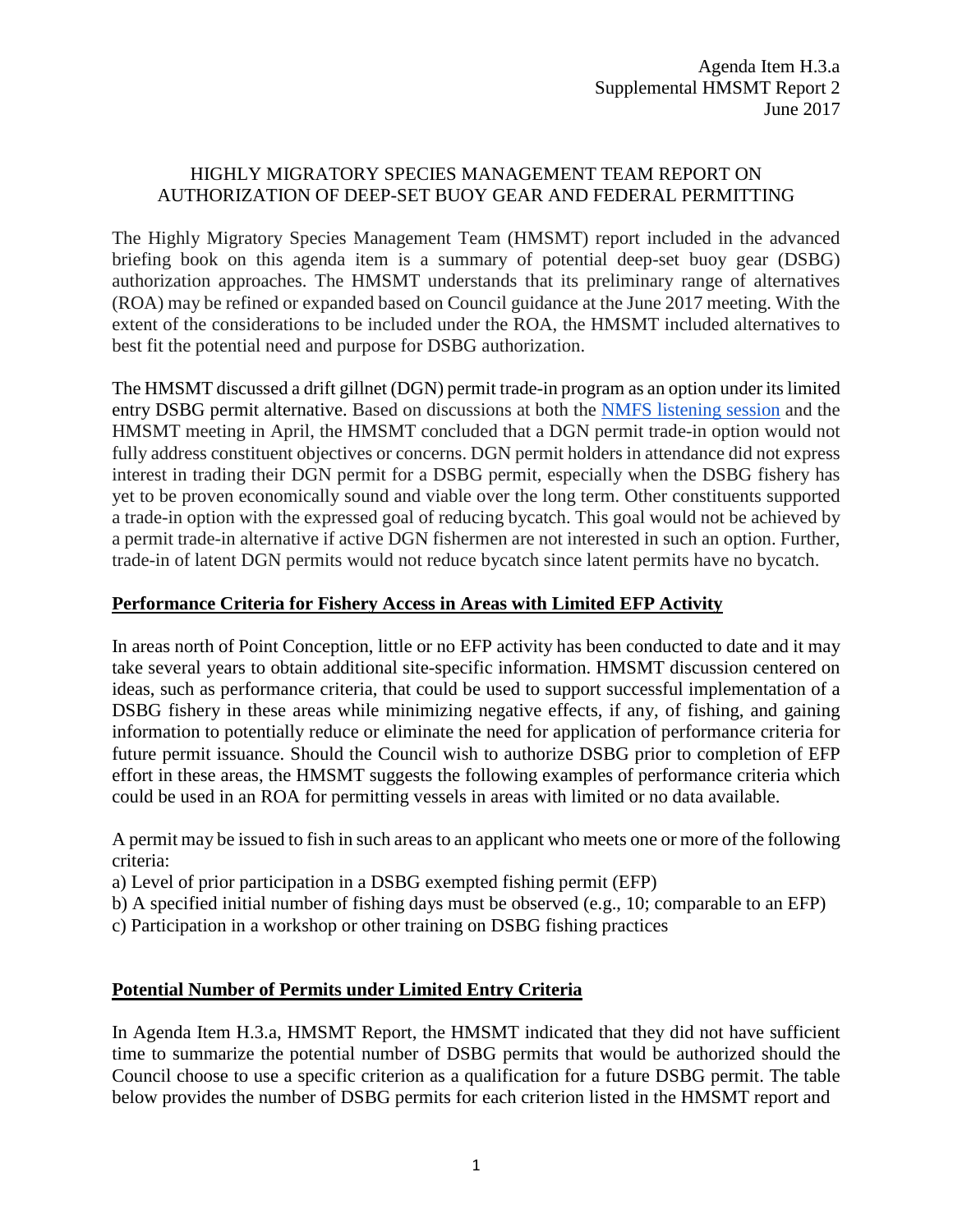June 2017 [Pew](http://www.pcouncil.org/wp-content/uploads/2017/06/H3b_Sup_PubCom2_FullElectronicOnly_Jun2017BB.pdf) and [Oceana](http://www.pcouncil.org/wp-content/uploads/2017/05/H3b_PubCom_Jun2017BB.pdf) public comment. The criteria numbers listed in Table 1 correspond to the order of permitting alternatives as specified in the HMSMT report.

Some fishermen may qualify under multiple criteria, but overlap between each was not calculated, except for the overlap as identified in the Oceana and Pew public comment permitting parameters. The Council may wish to direct the HMSMT to evaluate any combination of the criteria for the September meeting and/or request the HMSMT develop suggested alternatives based on Council and public input.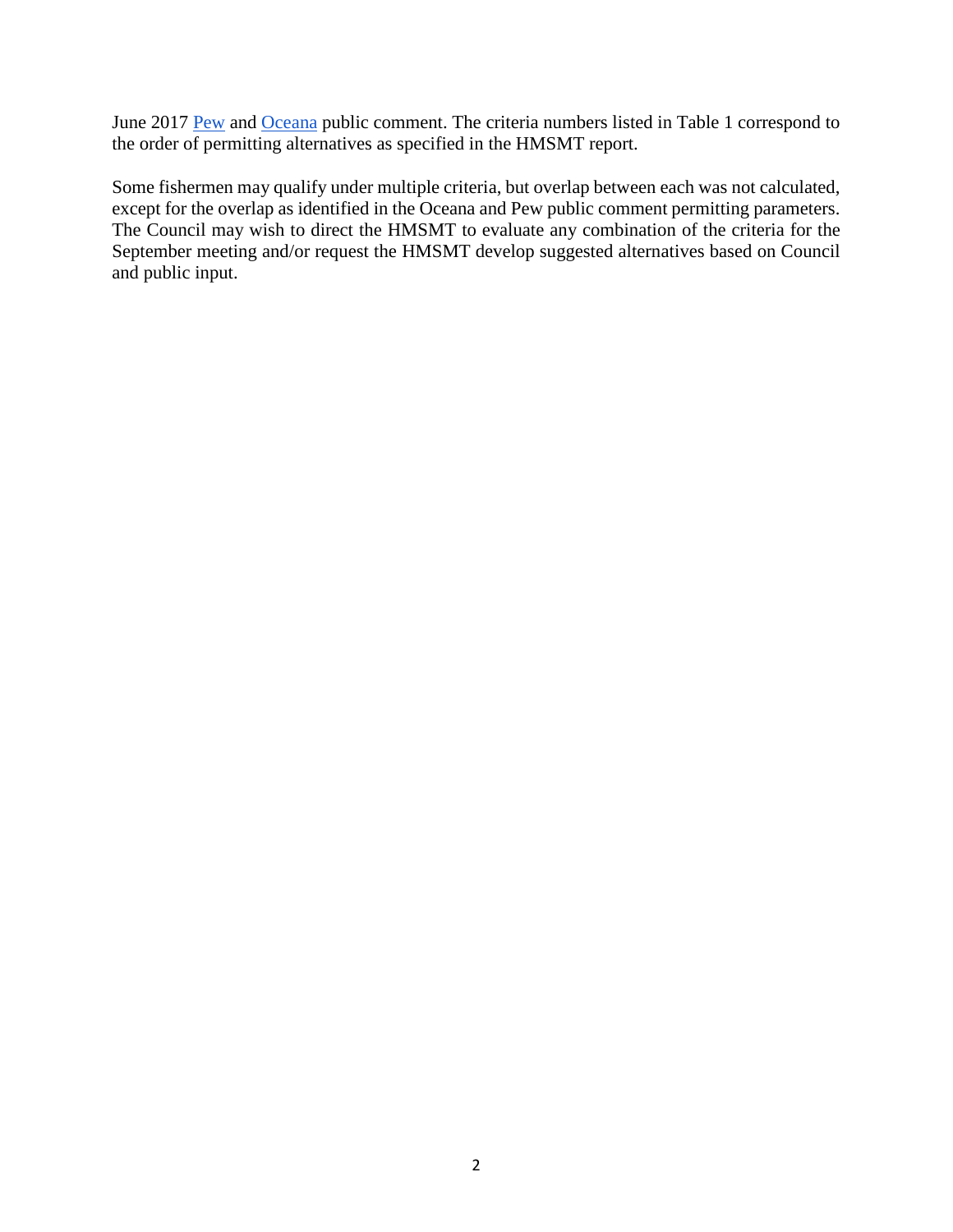| <b>Criterion</b> |                                | Number of      |
|------------------|--------------------------------|----------------|
| <b>Number</b>    | <b>Limited Entry Criterion</b> | <b>DSBG</b>    |
|                  |                                | <b>Permits</b> |
|                  | Possession of DGN permit:      |                |
| $\mathbf 1$      | 2017-18 season                 | 65             |
| 2                | 2016-17 season                 | 70             |
| 3                | Last 5 seasons (12-17)         | 89             |
| 4                | Last 10 seasons (07-17)        | 105            |
|                  | Active Use of DGN permit:      |                |
| 5                | 2017-18 season                 | 0              |
| 6                | 2016-17 season                 | 20             |
| 7                | Last 5 seasons (12-17)         | 25             |
| 8                | Last 10 seasons (07-17)        | 52             |
|                  | Possession of Harpoon permit:  |                |
| 9                | 2017-18 season                 | 37             |
| 10               | 2016-17 season                 | 54             |
| 11               | Last 5 seasons (12-17)         | 96             |
| 12               | Last 10 seasons (07-17)        | 166            |
|                  | Active Use of Harpoon permit:  |                |
| 13               | 2017-18 season                 | 0              |
| 14               | 2016-17 season                 | 17             |
| 15               | Last 5 seasons (12-17)         | 28             |
| 16               | Last 10 seasons (07-17)        | 59             |
|                  | EFPs (Number of Vessels):      |                |
| 17               | Issued by NMFS                 | 12             |
| 18               | All Submitted to Date          | 24             |
| 19               | Active use of EFP              | $\overline{7}$ |
|                  | DGN Control Date (6/23/2014):  |                |
| 20               | Prior                          | 48             |
| 21               | After                          | 24             |
|                  | June 2017 Public Comments:     |                |
| 22               | Oceana proposal <sup>1</sup>   | up to 116      |
| 23               | Pew proposal <sup>2</sup>      | 61<br>up to    |
|                  |                                |                |

Table 1. Number of potential DSBG permits for each qualifying criterion.

 $^{\rm 1}$  Trade in DGN permit and/or swordfish landings w/ DGN, harpoon or EFP in last 5 years

 $^2$  Made DGN landings in past 7 years plus 2 DSBG permits per DGN permit trade-in for fishermen active in last 5 years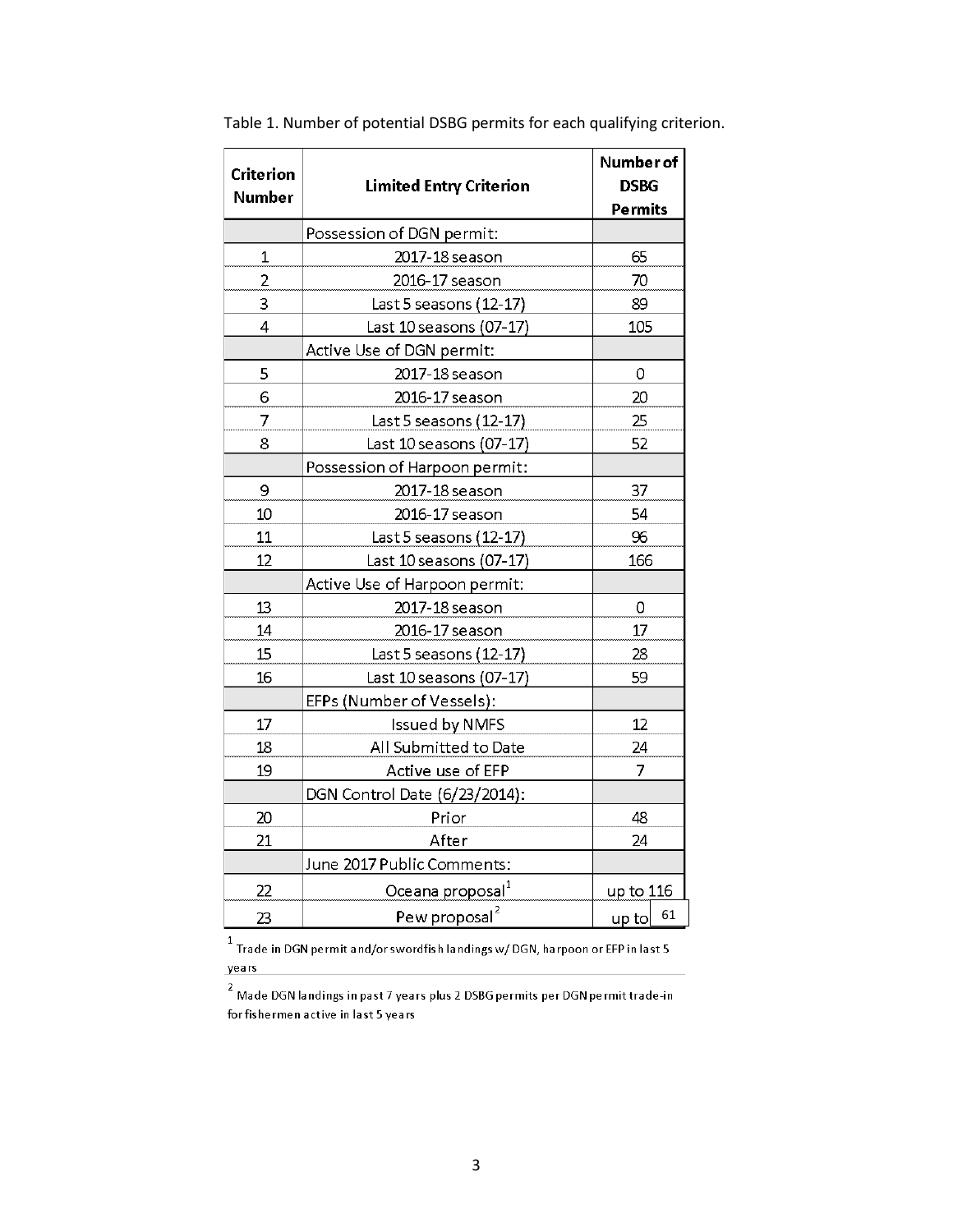## **Bottom Depth Restriction Option**

In Agenda Item H.3.a, HMSMT Report, all alternatives for the geographic area in which the DSBG fishery may be authorized specify Federal waters, 3 - 200 nautical miles. In addition, the HMSMT included potential consideration of a depth restriction for the DSBG fishery to waters deeper than 150 fathoms. Four maps showing both the 3-mile and 150-fathom depth boundaries are presented below for the west coast and for each state.



Figure 1. Washington coastline with contours depicting the 150 fathom isobath (red) and 3 mile state water boundary (blue).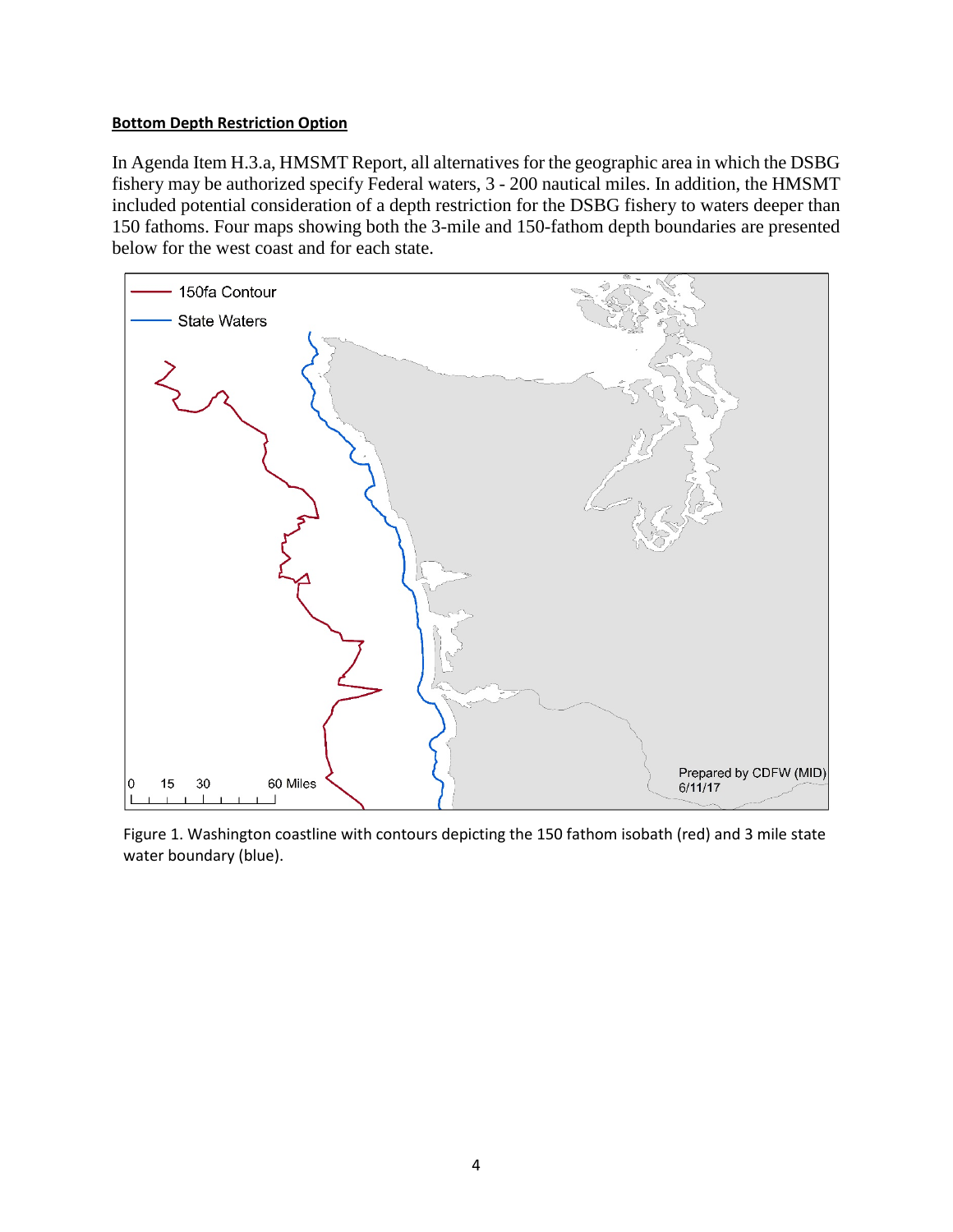

Figure 2. Oregon coastline with contours depicting the 150 fathom isobath (red) and 3 mile state water boundary (blue).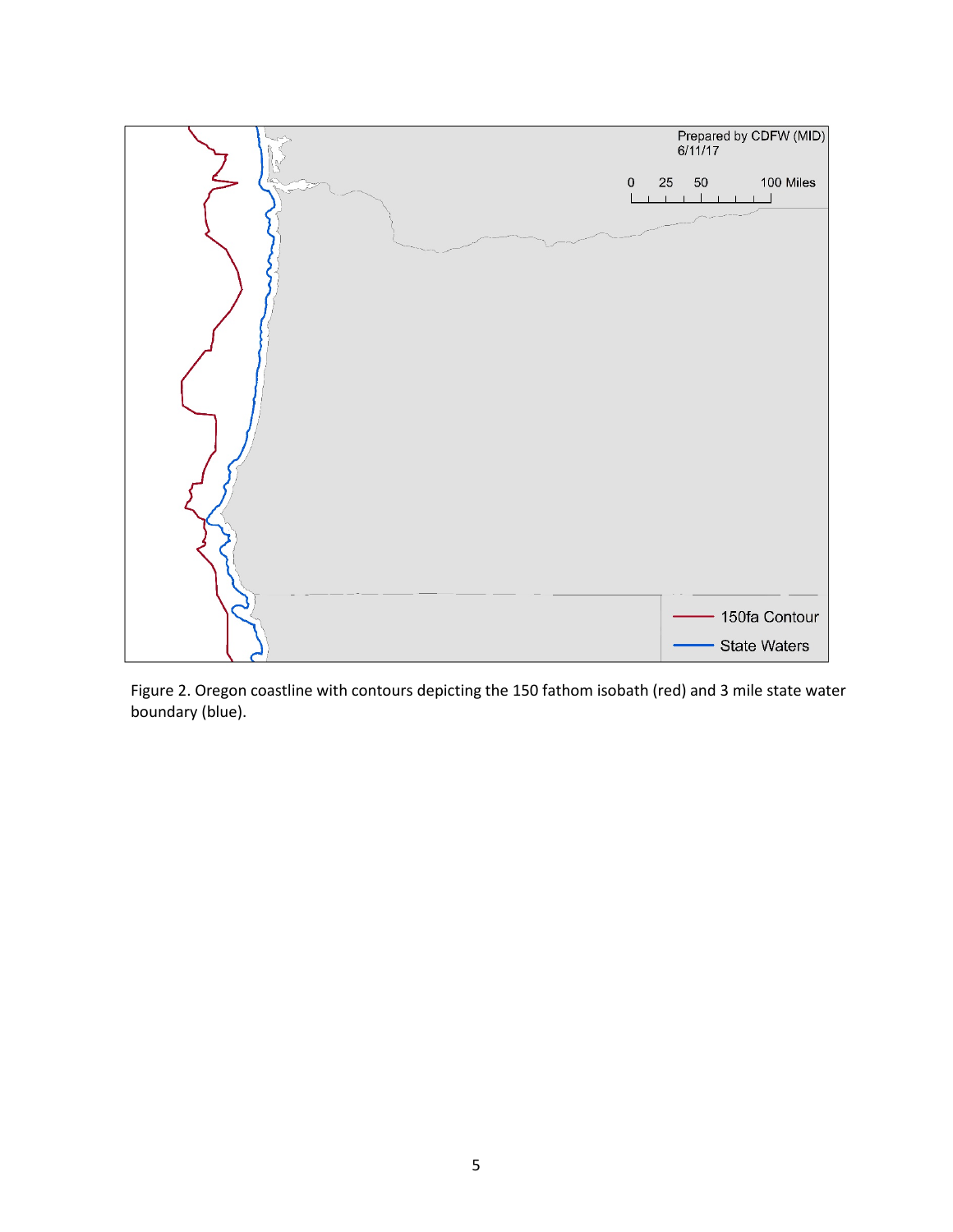

Figure 3.California coastline with contours depicting the 150 fathom isobath (red) and 3 mile state water boundary (blue).